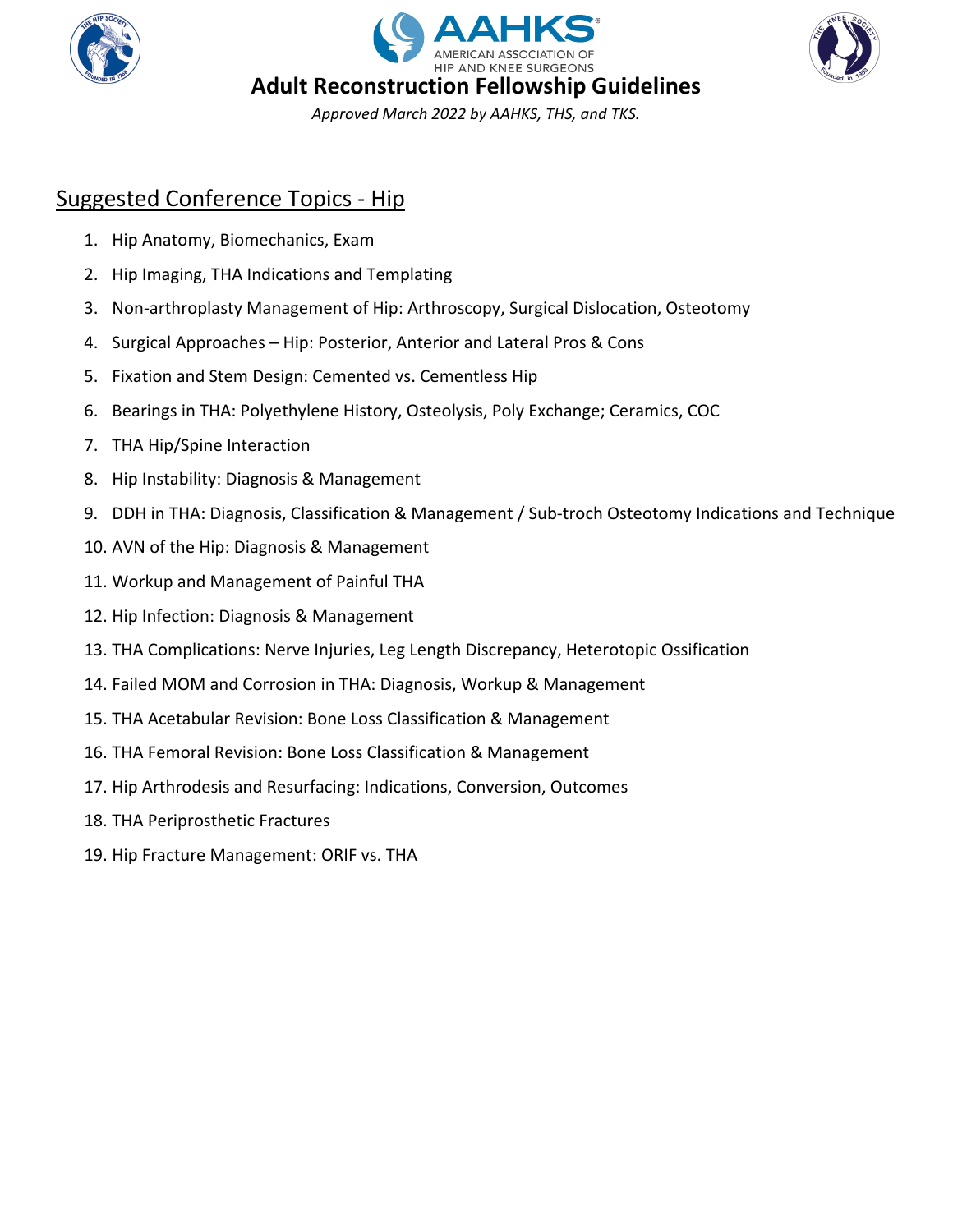





Suggested Conference Topics - Knee

- 1. Knee Anatomy, Biomechanics, Exam
- 2. Knee Imaging and TKA Indications
- 3. Surgical Approaches Knee: Pros & Cons
- 4. Non-arthroplasty Management of OA
- 5. TKA Alignment and Ligament Balancing: Anatomic vs. Kinematic; Gap Balancing vs. Measured Resection
- 6. TKA Implant Design
- 7. Unicompartmental Knee Arthroplasty
- 8. Patellofemoral Arthroplasty
- 9. Patella Resurfacing vs. Non-resurfacing
- 10. TKA Fixation Methods: Cement vs. Cementless
- 11. Technology in TKA: Navigation, Robot, Accelerometers
- 12. Complex TKA: Prior HTO, Severe Valgus, Bilateral TKA
- 13. Revision TKA: Approaches, Bone Loss, Fixation, Constraint, Megaprosthesis
- 14. Extensor Mechanism Complications
- 15. Knee Infection: Diagnosis & Management
- 16. Failed TKA due to Instability and Stiffness
- 17. Knee Periprosthetic Fractures
- 18. Conversion UKA to TKA
- 19. Workup and Management of Painful TKA